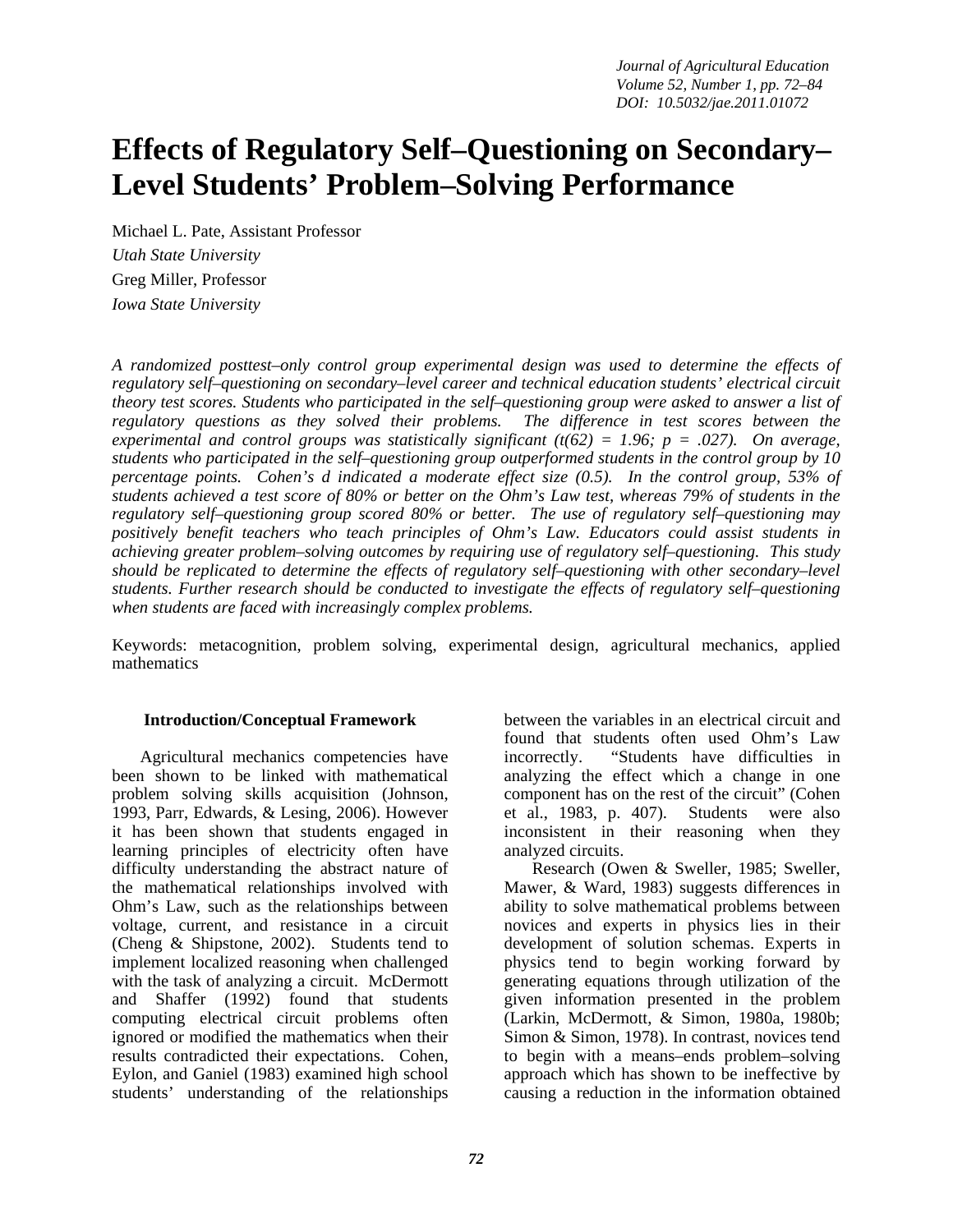about the problem structure (Sweller, Mawer, & Ward). Davenport, Yaron, Koedinger, and Klaher (2008) found that undergraduate students failed to correctly choose which values to use in a mass action formula and did not display planning when attempting to solve the chemical equilibrium problem.

McDermott and Shaffer (1992) called for instruction that will promote students' active mental participation in the learning process. Recent efforts have been made to develop physics curriculum that assists in moving novices towards expert–like problem solving behavior (Beatty, Gerace, Leonard, & Dufresne, 2006; Shaffer & McDermott, 1992). Some researchers have suggested that a regulatory checklist is an instructional strategy that could improve students' problem solving by helping students work forward from the givens of a problem to develop an appropriate schema (King, 1991b; Schraw, 1998). Agricultural education curriculum continues to integrate contextualized learning of academic principles related to literacy, life sciences, physical sciences, and mathematics with technical skill acquisition. It is critical to determine what instructional approaches can be most effectively applied to career and technical education settings to assist students with learning contextualized academic competences (Connors & Elliot, 1995; Park & Osborne, 2007; Parr, Edwards, & Lesing, 2009; Thompson & Warnick, 2007).

## **Theoretical Framework**

The theoretical framework for this study is built on metacognition and its relationship to problem solving.

## *Metacognition and Problem Solving*

Active mental participation is called metacognition (Flavell, 1979). Metacognition has been defined as actively attending to one's thinking. Metacognitive knowledge "can lead you to select, evaluate, revise, and abandon cognitive tasks, goals, and strategies in light of their relationships with one another and with your own abilities and interests with respect to that enterprise" (Flavell, 1979, p. 908). Metacognition involves two components:

knowledge about cognition and regulation of cognition (Schraw, 1998). The learner must have knowledge about how to perform a task and also how to plan, monitor, and evaluate their performance.

A problem occurs when an individual has identified an initial situation with a goal in mind but has no clear means of achieving the end result (Chi & Glaser, 1985). Problems generally consist of three components: givens, obstacles, and a goal state (Anderson, 1985). Givens are limitations and characteristics that define the initial state of the problem. Obstacles are known and unknown givens that make it difficult to reach the desired solution. The goal state is simply the desired outcome or solution. Problem solving encompasses the individuals' efforts toward achieving a situational goal for which there is no direct solution path. Depending on the level of difficulty of the problem, these problem–solving efforts are organized into hierarchical tasks; subordinate goals must be achieved before the final goal can be reached. When students compute electrical circuit problems, they must identify the correct mathematical algorithm before computing the solution by using Ohm's Law. Transforming the initial situation into the desired goal requires mental and behavioral activities (Chi & Glaser, 1985). The amount and level of mental operations that students use can vary depending on how difficult it is to formulate a solution (Andre, 1986).

The self–regulation model (see Figure 1) developed by Butler and Winne (1995) is composed of a progression of decisions made by the learner. This process is recursive in nature, where metacognition functions as the core of regulation within each stage. As learners engage in an academic task, they use knowledge and beliefs to establish the requirements and properties needed to complete the assignment. Once learners have defined the problem space, they set goals and then apply tactics and strategies to generate cognitive and behavioral products for accomplishing the goals. Monitoring allows the learner to compare the products against achievement of the goals. This comparison creates a set of cognitive evaluations that provide feedback on how to proceed (Dunlosky & Metcalfe, 2009).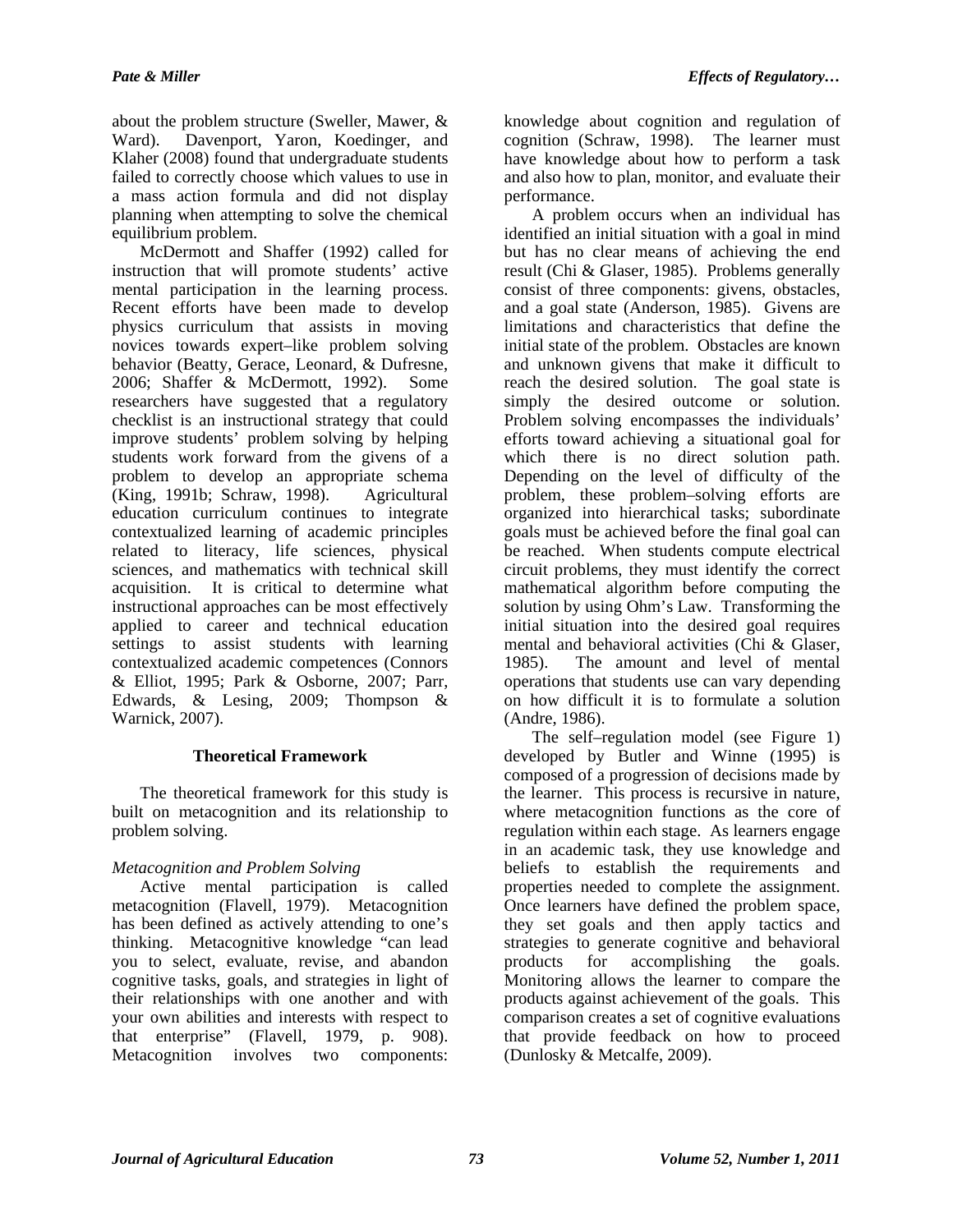

*Figure 1.* A model of self–regulated learning. From "Feedback and Self–Regulated Learning: A Theoretical Synthesis," by D. L. Butler and P. H. Winne, 1995, *Review of Educational Research, 65*, p. 248. Copyright 1995 by Sage Publications. Adapted with permission.

Swanson (1990) suggested that students engaged in problem solving typically have only partial knowledge about a problem and its solution. This creates a situation in which the student initiates a general search for information and possible solutions. This search is guided and controlled by the student's metacognition. "Metacognition is especially important because it affects acquisition, comprehension, retention and application of what is learned, in addition to affecting learning efficiency, critical thinking, and problem solving" (Hartman, 1998, p. 1). In Swanson's study, high metacognitive ability positively influenced students' problem–solving performance. The high–metacognitive students' advantage in problem–solving performance was linked to increased hypothetico–deductive reasoning and prioritization of strategies. High– metacognitive students demonstrated efficient and effective information processing by correctly monitoring right and wrong answers.

Pintrich (2002) argued that novices need to have a repertoire of different general strategies for learning and thinking to master new or challenging tasks. Metacognitive instruction would enable students to perform better and learn more in the classroom. This instruction needs to be taught explicitly by embedding it within content–driven lessons in different subject areas. Explicit metacognitive instruction helps students connect the strategies to other knowledge they may already have. According to Cardelle–Elawar (1995), metacognitive training through self–questioning induces students to self–regulate their learning. The metacognitive questioning encourages students to activate prior knowledge, analyze information, reconceptualize the problem space by integrating information into a coherent representation, and self–monitor their progress by evaluating and correcting their mistakes.

Most research documenting positive effects of metacognitive strategies has been limited to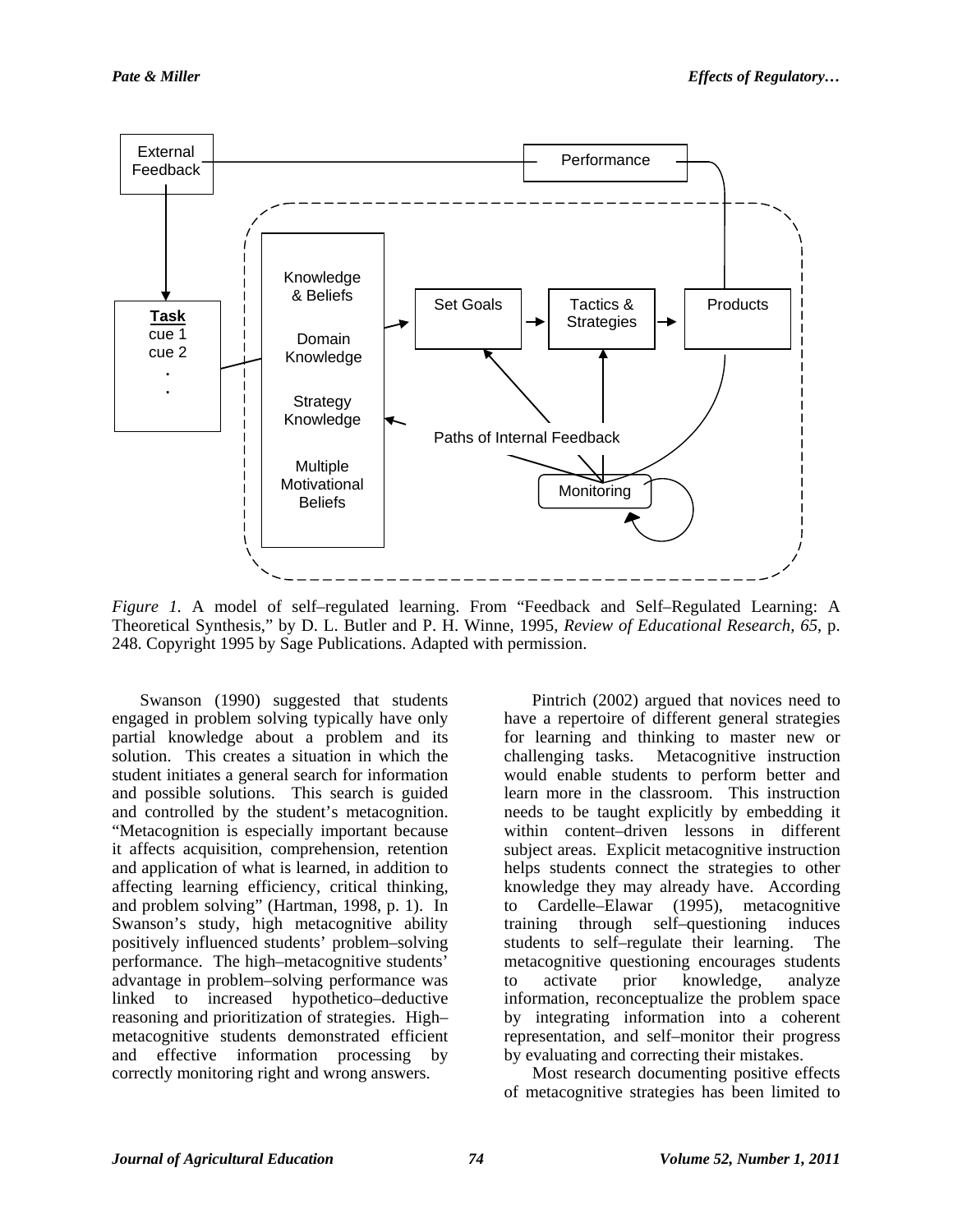content areas of reading and mathematics (King, 1991a; Royer, Cisero, & Carlo, 1993). This creates contention as to whether metacognition is domain specific or domain general in nature (Royer et al., 1993; Schraw, 1998). Glaser<br>(1984) suggested general metacognitive (1984) suggested general metacognitive problem–solving strategies have little benefit for teaching specific skill sets and argued that general problem–solving methods are less powerful because of a lack of domain specificity. Novices' difficulties in problem solving are said to be linked to the inadequacies of their knowledge base rather than their ability to use problem–solving strategies. Riley, Greeno, and Heller (1983) concluded that children's success at solving simple word problems that require the use of addition and subtraction principles was influenced by their knowledge of efficient counting procedures. This suggests that implementation of a general metacognitive problem–solving strategy during electrical circuit theory instruction will have little effect on students who possess knowledge of algebraic principles.

Another point of concern with explicitly teaching metacognitive strategies within content–driven lessons is that this may generate competition within cognitive capacities such as memory and attention. Perkins, Simmons, and Tishman (1990) argued that adding a metacognitive strategy during instruction may disrupt performance because of a cognitive overload. For example, use of a regulatory checklist during instruction may generate greater demands on attention and working memory. Explicit metacognitive training during instruction could be detrimental to students' acquisition of content knowledge, which could lead to a decrease in problem–solving performance.

## *Regulatory Checklist*

Schraw (1998) suggested use of an instructional strategy called regulatory checklist to improve student's regulation of cognition while attending to instruction and problem solving. The regulatory checklist is considered a metacognitive strategy because it functions to help learners keep a continuous check on their progress (King, 1991b). The questions are designed to help students clarify the problem and access their existing knowledge and strategies when relevant. King (1991b) stated

that "truly self–regulated learners eventually learn and study alone" (p. 334) without the advantage of an external prompter. King (1991b) found that ninth graders who used self– questioning to review had greater history lecture comprehension than students who used discussion groups and students who used independent study sessions on both practiced and unpracticed lecture material. King (1991a) found that fifth graders trained in guided questioning had greater problem–solving processes and outcomes when attempting to solve computer–assisted problems. This method may have taught students how to internally ask for and obtain the explanations, justifications, information, and methods needed to solve the problem. Cardelle–Elawar (1995) found that low–achieving elementary and junior–high students who were instructed in and practiced monitoring themselves during the act of problem solving by using guided questioning were more successful on achievement tests than students who were not engaged in guided questioning.

Self–questioning during problem solving may hold promise for enhancing student performance, but no studies have examined its use in the context of secondary–level career and technical education programs teaching physics principals such as Ohm's Law.

## **Purpose**

The purpose of this study was to determine if the incorporation of regulatory self– questioning improved test scores of secondary– level career and technical education students who were solving simple circuit problems through the use of algebraic manipulation of Ohm's Law.

# **Hypothesis**

There will be a significant difference in test scores for solving simple circuit problems using Ohm's Law between students who used a regulatory self–questioning checklist and students who did not use a regulatory self– questioning checklist.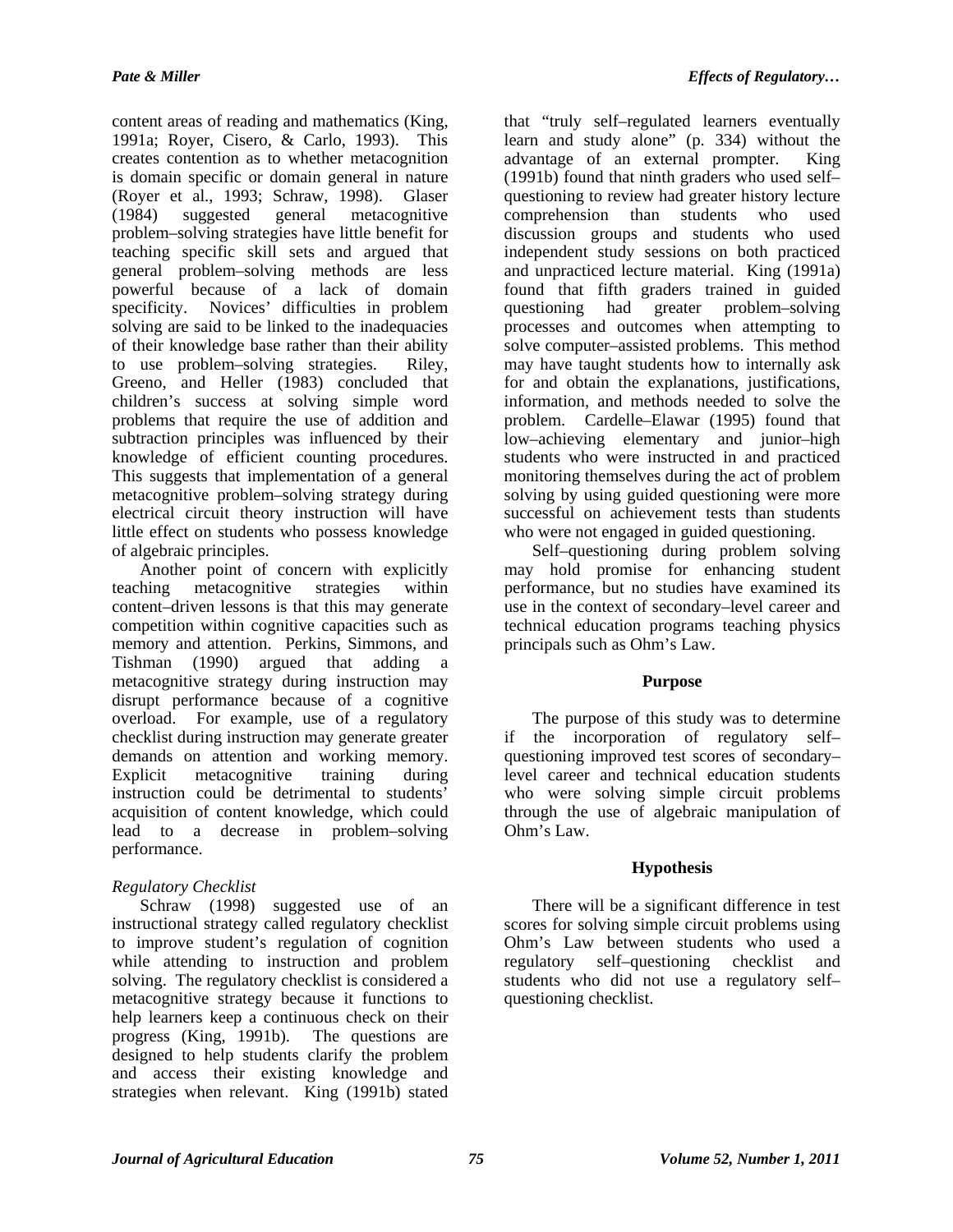#### **Methodology**

## *Population/sample*

The study involved four secondary–level schools in Iowa. The schools were chosen on the basis of their accessibility to Iowa State University and the curriculum taught in their career and technical courses. Students enrolled in selected agriculture and industrial education courses dealing with electricity were selected to be the subjects for this study. The study population consisted of 68 students whose ages ranged from 14 to 17 years.

## *Research Design*

This study used a randomized posttest–only experimental design (Campbell & Stanley, 1966)*.* This design, which is inherently resistant to most threats to internal validity, is illustrated in Figure 2. Possible threats to internal validity are subject effects and diffusion. Researchers

could unintentionally bias students' inclination to perform better if their behavior or explanations reveal that students are receiving a treatment. To control for subject effects, the lead researcher explained that the activity was a research project to try out two teaching methods to improve the course and stated that both methods were believed to have the same effect. To control for situational variables such as teaching efficiency and enthusiasm, the regular classroom teachers were taught procedures to follow for their role in the project and instructed to follow the given lesson plan. During the practice sessions and test administration, the teacher and researcher gave the same instructions, used the same practice problems and tests, and tried to assume the same attitudes<br>with the students. The teachers' and with the students. The teachers' and researcher's interactions with students were audio recorded for comparison and to verify the protocol was followed.

*Figure 2.* Illustration of randomized posttest–only experimental design. R = random assignment;  $O_s$  = observation of test score;  $X$  = experimental group;  $C$  = control group.

All students received instruction from their regular classroom teacher via a lesson plan adapted from the Center for Agricultural and Environmental Research and Training, Inc. (CAERT) titled, "Measuring and Calculating Electricity" (CAERT, 2002). Instruction was given on basic electrical terminology including voltage, amperage, and resistance. The teacher also taught the components of Ohm's Law and how to solve simple circuit problems by manipulating Ohm's Law. During the class meeting following instruction, the researcher randomly assigned students to either the experimental or control group for a practice session on how to use Ohm's Law. The groups received identical materials, except the experimental group students also received a regulatory checklist as part of the metacognitive treatment. The metacognitive treatment involved instruction on how to regulate thinking via a regulatory checklist adapted from Schraw (1998). Details of treatments for each group are described in the treatments subsection. For the practice sessions, one group was selected randomly to be relocated to another classroom to

prevent diffusion of information between the groups. Two of the experimental groups were relocated, and two of the control groups were relocated. The groups remained separate until completion of the test.

Each student in each group was given an example problem worked by either the teacher or researcher, depending on which group the student was assigned to, and a set of two practice problems to work independently. During the practice sessions, the teacher and researcher assisted students via individualized coaching while students worked on the two practice problems. The individualized coaching involved discussion with the student regarding possible manipulations of Ohm's Law. The teacher was provided an answer key for the practice problems to check students' answers. Students' answers were confirmed as correct by the teacher or researcher, depending on which group the student was assigned to. If a student's answer was incorrect, the teacher or researcher told the individual student the answer was incorrect and explained that the answer was either given in the incorrect units, calculated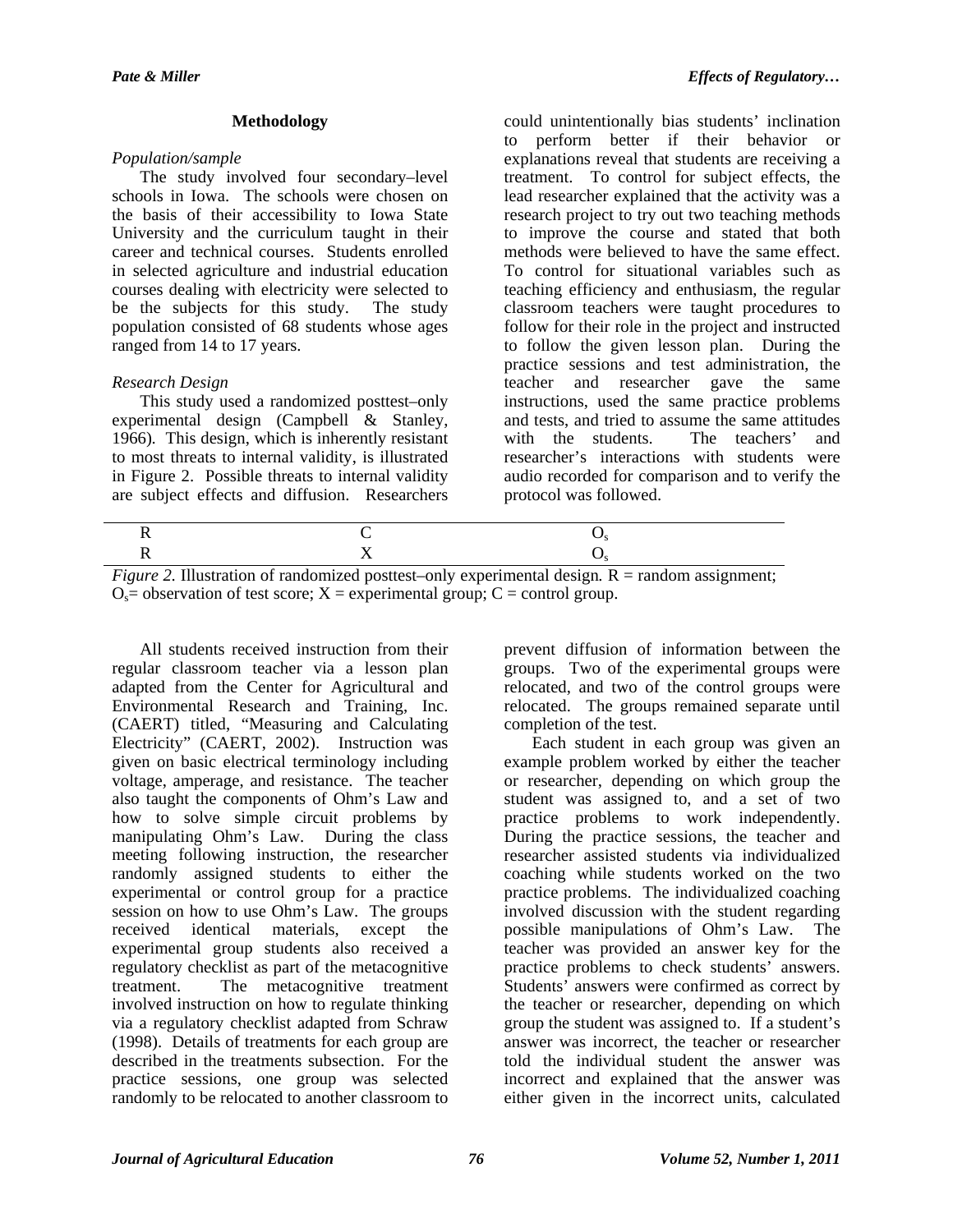incorrectly, or calculated for the wrong component of the circuit. Students were told to redo the problem. When the student finished reworking the problem, the teacher or researcher confirmed whether the new answer was correct. Practice sessions were uniformly scheduled for 40 min.

## *Treatments*

The only difference between groups was that students in the control group received no training, modeling, or instruction on how to use regulatory questioning. The teacher provided the control group with a demonstration on how to use Ohm's Law. This allowed students to review what they learned from the lesson on Ohm's Law. Students worked the example problem on their worksheet while following directions from their teacher. After the teacher's demonstration, students practiced independently by solving two simple circuit practice problems. During the control group's practice session, the teacher monitored students, assisted students via individualized coaching while they worked on the two practice problems, answered questions regarding correct answers, and reminded students to work on their questions independently.

Students assigned to the experimental group received instruction from the researcher on how to regulate their thinking via a regulatory checklist adapted from King (1998). The checklist included questions grouped into three metacognitive categories: planning, monitoring, and evaluating (Figure 3).

Students in the experimental group were given a regulatory checklist question card. The researcher read and explained the card and demonstrated how to use regulatory questions with Ohm's Law. This allowed students to practice what they learned from the lesson on Ohm's Law. Students in the experimental group worked the example problem on their worksheet while following directions from the researcher. During the demonstration, the researcher verbalized his thought processes to answer the regulatory checklist questions while solving the example problem. Students followed along by observing their question cards. After the researcher's demonstration, students practiced independently by solving the two simple circuit practice problems while using their regulatory checklist. Practice worksheets completed by students were checked and collected to verify students followed protocol.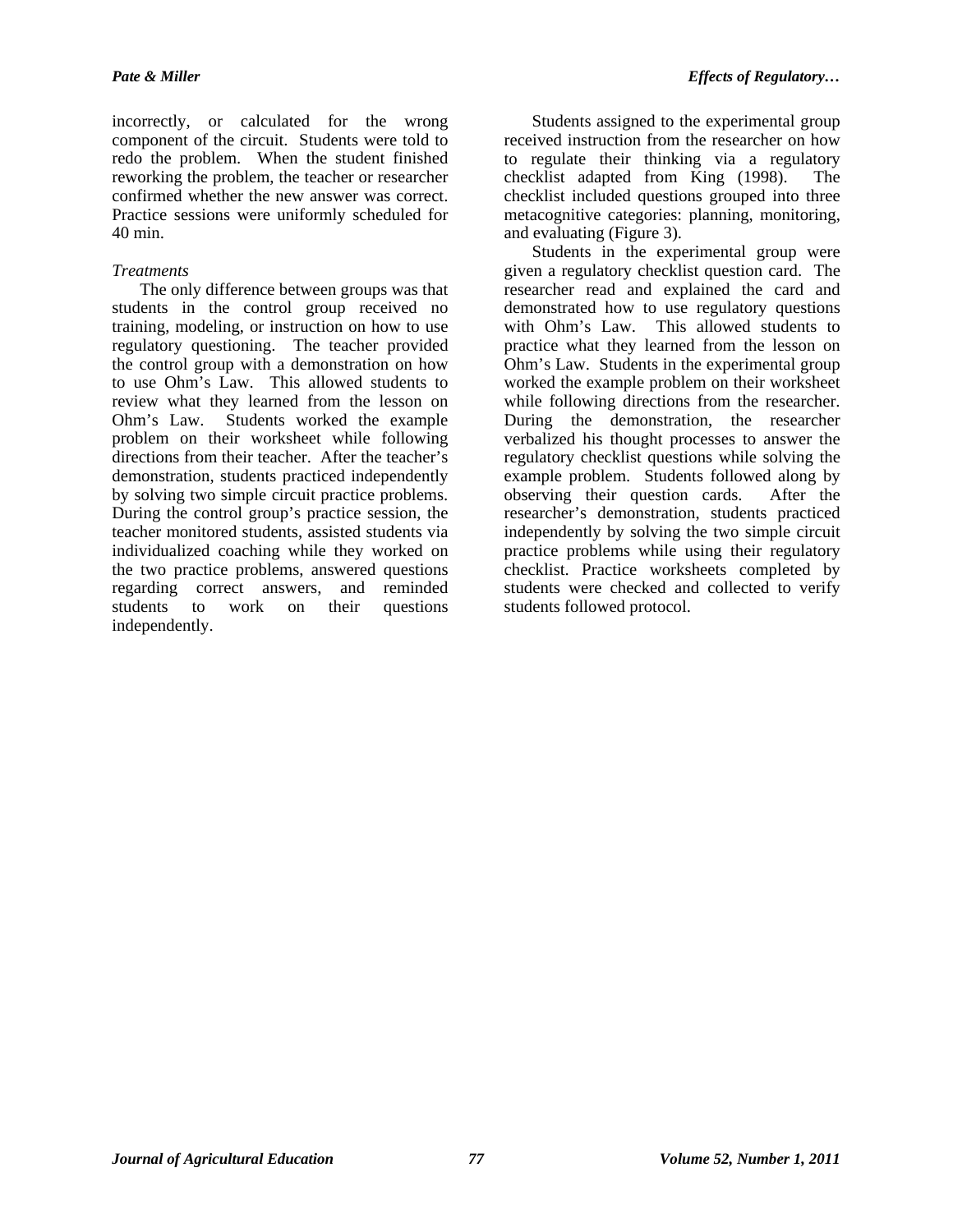| Planning<br>What is the problem?         |
|------------------------------------------|
| What am I trying to do here?             |
| What do I know about the problem so far? |
| What information is given to me?         |
| How can this help me?                    |
| What is my plan?                         |
| Is there another way to do this?         |
| What would happen if ?                   |
| What should I do next?                   |
| Monitoring<br>Am I using my strategy?    |
| Do I need a different strategy?          |
| Has my goal changed?                     |
| What is my goal now?                     |
| Am I on the right track?                 |
| Am I getting closer to my goal?          |
| Evaluating<br>What worked?               |
| What didn't work?                        |
| What would I do differently next time?   |

*Figure 3. Regulatory self–questioning prompt card.* From "Effects of training in strategic questioning on children's problem–solving performance," by A. King, 1991, *Journal of Educational Psychology, 83*, p. 309. Copyright 1991 by the American Psychological Association. Adapted with permission.

Students in the experimental group were told that question asking and question answering is a way of managing and checking their thinking while problem solving. The researcher explained that this was a way of keeping themselves aware of what they are doing during problem solving so they can monitor their path toward a solution. During the practice session, the researcher monitored students, assisted students via individualized coaching while students worked on the two practice problems, provided assistance regarding use of the regulatory checklist, answered questions regarding correct answers, and reminded students to work on their questions independently.

#### *Instrumentation*

The researcher developed a test based upon information in the CAERT (2002) lesson plan "Measuring and Calculating Electricity" to assess students' performance. The test involved only single–load circuits. The questions were theoretical in nature and did not include voltage drop. The test contained six word problems: two for unknown voltage, two for unknown amperage, and two for unknown resistance. The test and lesson plan were reviewed for content and face validity by five professors who taught courses in methods for teaching agricultural mechanics. Reviewers were asked to determine if the lesson plan was typical of an electrical circuit theory lesson, the test measured what was being taught in the lesson plan, the test items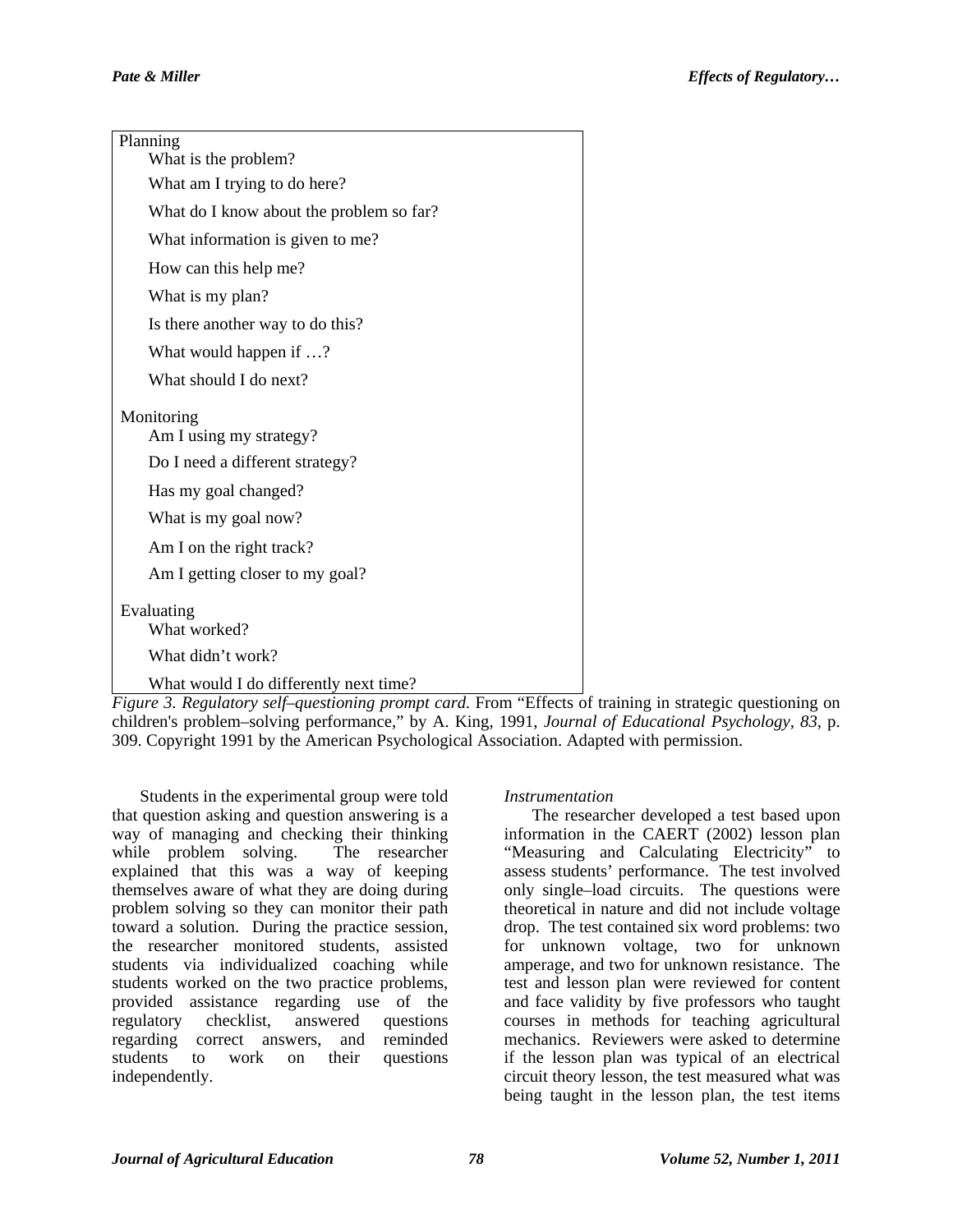were at a median level of difficulty, 3 minutes was an appropriate time limit to solve the problems, and the items would be clear and unambiguous for students. The reviewers determined the test and lesson plan were content and face valid and deemed the time limit appropriate. The time limit of 3 minutes is consistent in research examining mathematical word problem solution times (Mwangi & Sweller, 1998; Sweller, & Cooper, 1985).

A pilot test was conducted with eight undergraduates at Iowa State University enrolled in an agricultural mechanics teaching methods course taught by the researcher to determine any unforeseen problems with the experimental protocol and internal consistency of the electricity test. No problems were detected with implementation of the experimental protocol. Cronbach's alpha for the experimental group (*n*  $= 4$ ) was .88. Cronbach's alpha for the control group  $(n = 4)$  was 1.0.

## *Data Collection*

After they completed the two practice problems, students were given the test to assess their performance. Students were allowed 3 minutes to complete each problem and received a nonprogrammable calculator to compute basic arithmetic. Students in the experimental group were asked to use the regulatory checklist procedure as they completed the test. Each student worked independently. Students were separated by distance and monitored by either the teacher or the researcher, depending on which group they were assigned to, to reduce the likelihood that students would observe other students' answers during the test. Each student received each question separately. After 3 minutes, the question was collected by either the teacher or the researcher, and the next question was given to the students. Ouestions were handed out face down. Students were instructed not to turn the question over until they were given permission to start. Students who finished a question before the 3 minutes time limit were asked to raise their hand to have their paper collected by the researcher or teacher. Students were told to wait quietly until the next question was handed out.

Correct answers were tabulated and recorded by the researcher for each student. Each problem was assigned a point value of three points. Students received one point each

for correct manipulation of Ohm's Law to isolate the unknown property of the problem, the correct mathematical answer, and correct units of measure for the answer. Students received zero points if they left the question blank.

## *Analysis*

Data were analyzed with SPSS version 16.0. Means and standard deviations were used to describe problem–solving scores. A one–tailed independent *t* test was used to determine any significant differences in test scores between students in the experimental and control groups. The unit of analysis was the student. To check for scoring errors, the researcher recalculated students' scores before data entry. To check for data entry error, the researcher compared students' scores recorded on the data collection forms with values entered in the computer to determine if any discrepancies existed. No data entry errors were detected. The alpha level was set *a priori* at .05. Because students were assigned randomly to groups, it was assumed that any preexisting differences would fall within the range of expected statistical variation and would not confound the results (Ary, Jacobs, Sorensen, 2010). The audio recordings of the teachers and researcher were used to ensure the fidelity of the treatment and indicated the protocol was followed.

#### **Results**

The average percentage scored on Ohm's Law simple circuit test by students using a regulatory self–questioning checklist was 88.4 (*SD* = 19.9). Average percentage scored on Ohm's Law simple circuit test by students who did not use a regulatory self–questioning checklist was  $72.8$  ( $SD = 20.5$ ). Table 1 shows the mean percentage test scores by group. The difference in electrical circuit theory test scores between the control group and experimental group was statistically significant ( $t$  ( $62$ ) = 1.96,  $p = .027$ ). On average, the regulatory selfquestioning group's test scores were 10 percentage points higher than those of the control group. The calculated Cohen's *d* (0.5) indicated a moderate treatment effect (Cohen, 1992). The research hypothesis positing a significant difference in test scores for solving simple circuit problems using Ohm's Law between students who use a regulatory self–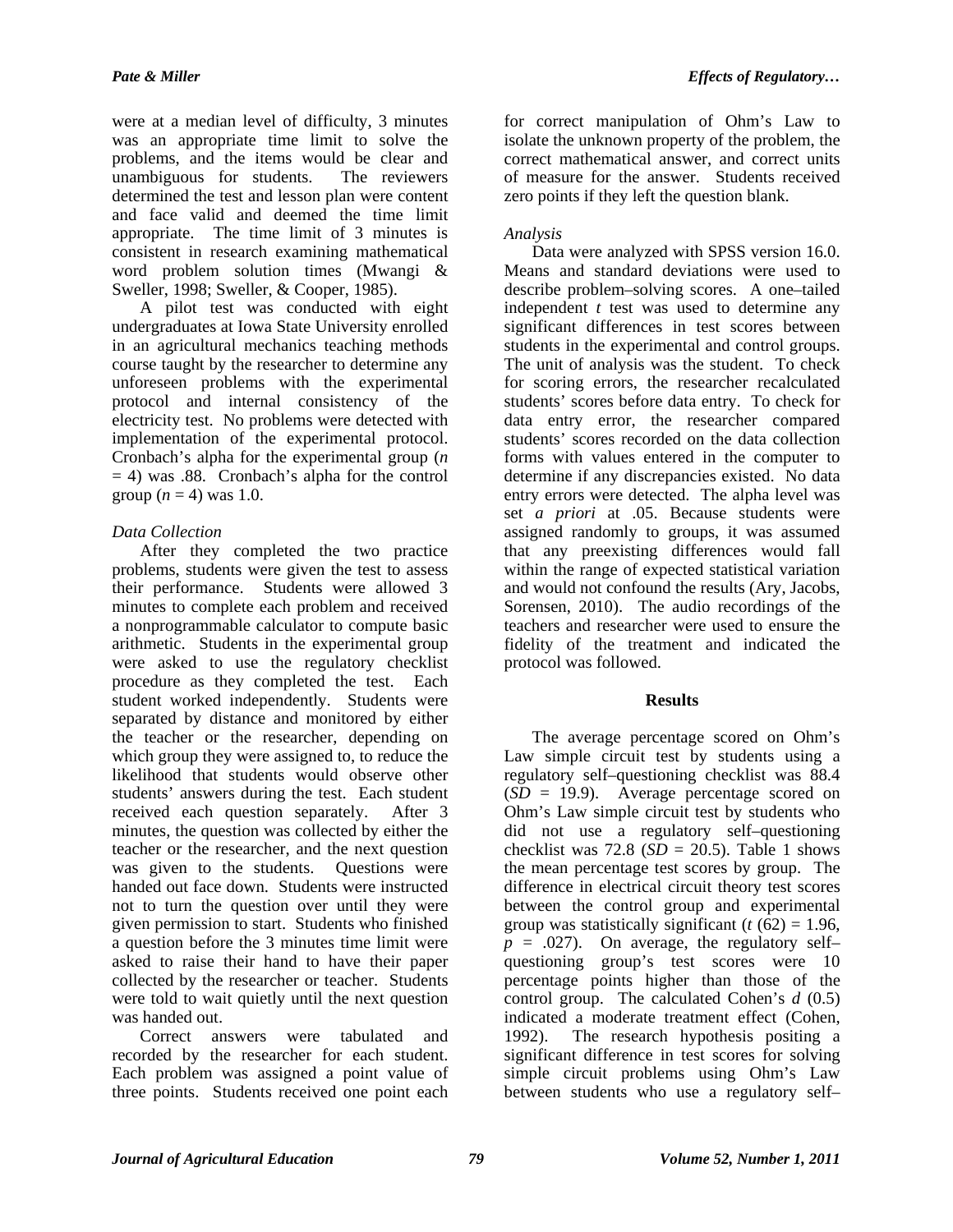questioning checklist and students who did not was supported by the data.

Frequency distributions of the control and experimental groups' test scores are shown in Tables 2, respectively. The control group (– 1.06,  $SE = .403$ ) and experimental group  $(-2.55,$  $SE = .403$ ) distributions were negatively skewed. The test score distributions clearly favor the regulatory self–questioning approach.

Regulatory self–questioning students scored higher than students who did not use self– questioning. The proportion of regulatory self– questioning students with test scores between 90 and 100% was twice that of students who did not use self–questioning. In addition, the proportion of control students with test scores of 69% and below was three times that of students who used regulatory self–questioning.

Table 1

| Differences Between Groups for Percentage Scored on Ohm's Law Simple Circuit Test |      |      |              |     |  |  |  |
|-----------------------------------------------------------------------------------|------|------|--------------|-----|--|--|--|
| Group                                                                             |      | SD   | % Difference |     |  |  |  |
| Control $(n = 34)$                                                                | 78.8 | 20.5 | 10.0         | 0.5 |  |  |  |
| Experimental $(n = 34)$                                                           | 88.4 | 199  |              |     |  |  |  |

*Note. t*(62) = 1.96, *p* = .027.

Table 2 *Students' Test Score Distribution*

|            | Control Group  |       |              | <b>Regulatory Self-Questioning Group</b> |       |              |
|------------|----------------|-------|--------------|------------------------------------------|-------|--------------|
| Range in % |                | %     | Cumulative % |                                          | %     | Cumulative % |
| $\leq 55$  | $\overline{4}$ | 11.8  | 11.8         | 2                                        | 5.8   | 5.8          |
| 60 to 69   | 5              | 14.7  | 26.5         |                                          | 2.9   | 8.7          |
| 70 to 79   | 7              | 20.5  | 47.0         | $\overline{4}$                           | 11.8  | 20.6         |
| 80 to 89   | 7              | 20.6  | 67.7         | $\overline{4}$                           | 11.8  | 32.4         |
| 90 to 100  | 11             | 32.4  | 100.0        | 23                                       | 67.6  | 100.0        |
| Total      | 34             | 100.0 |              | 34                                       | 100.0 |              |

#### **Conclusions/Recommendations/Implications**

Students in the regulatory self–questioning group scored 10 percentage points higher than the control group. In addition to the *t* test detecting a statistically significant difference, the Cohen's *d* indicated a moderate effect for regulatory self–questioning. This suggests that students who use regulatory self–questioning are more likely to solve Ohm's Law simple circuit problems correctly than students who do not use regulatory self–questioning. Findings from this study support assertions made by Cardelle– Elawar (1995), King (1991a, 1991b), and Swanson (1990) that use of regulatory self– questioning helps students learn difficult material. Test scores from the regulatory self– questioning group do not support Perkins et al.'s (1990) conclusion that adding a metacognitive strategy during instruction would disrupt students' problem–solving performance. Regulatory self–questioning is a promising instructional tool for improving secondary–level students' problem–solving performance.

The skewed distribution for each group of test scores suggests this activity may not have been at a level of difficulty that required a high level of problem–solving activity. In the control group, 53% of students achieved a test score of 80% or better on the Ohm's Law test, whereas 79% of students in the regulatory self– questioning group scored 80% or better. The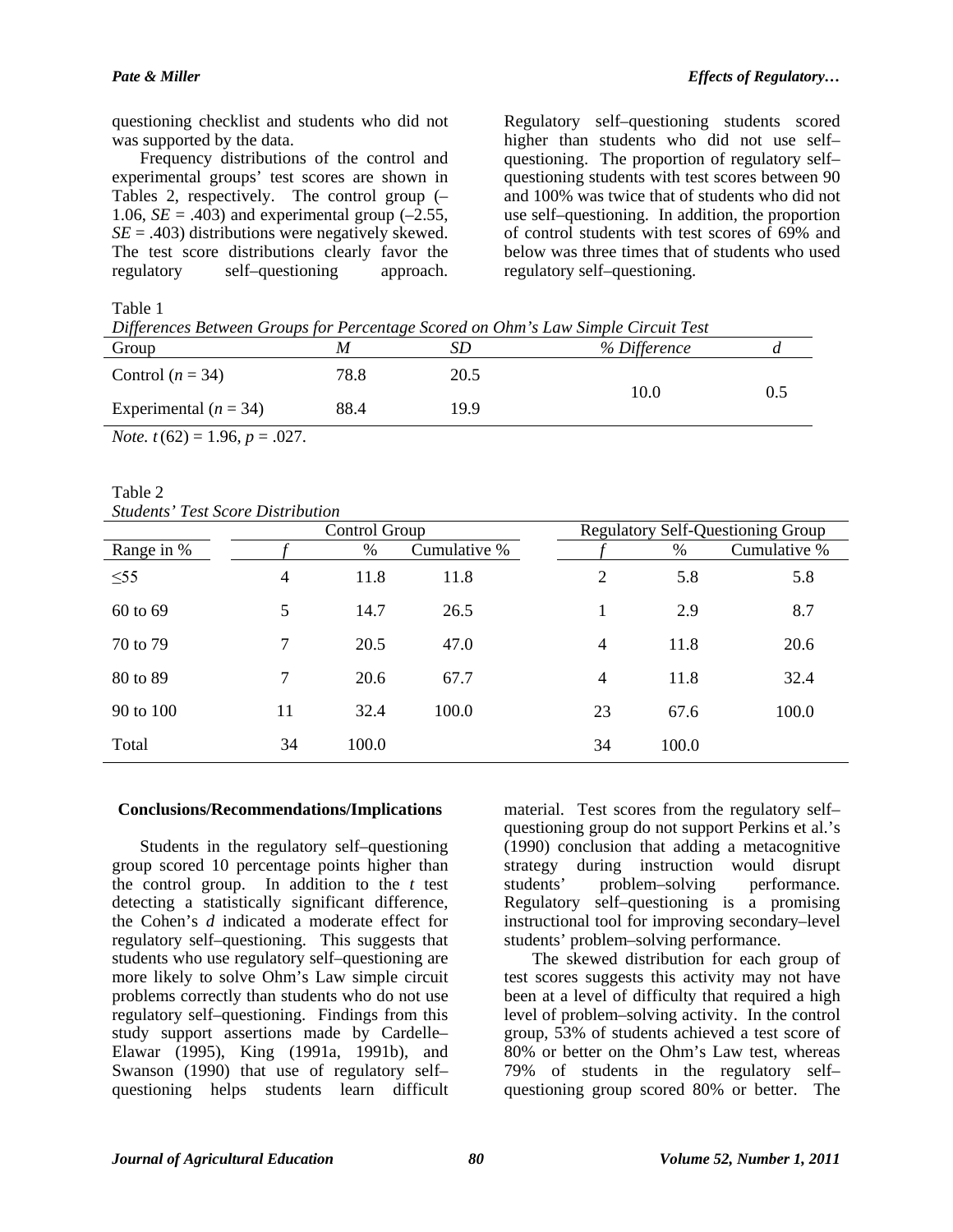content of the test required secondary–level students to find and use the appropriate mathematical algorithm to produce the correct solution. Anderson (1985) noted that problem solving can involve various amounts and levels of challenging tasks, which can vary the mental effort needed to find a solution and apply it (Andre, 1986). Further research should be conducted to investigate the effects of regulatory self–questioning when students are faced with increasingly complex electrical circuit theory problems.

Considered along with the percentage of students in the regulatory self–questioning group with high test scores, the effect size between treatments suggests that use of regulatory self– questioning may positively benefit teachers who teach principles of Ohm's Law. This also may have implications for educators in other content areas that rely heavily on problem solving, such as science and technology. According to Pintrich (2002) and Royer et al. (1993), these content areas rely heavily on specific skill sets such as troubleshooting and hypothesis testing. There is controversy regarding the effectiveness of teaching students general thinking strategies to improve problem solving. One camp argues

that using general problem–solving strategies is less powerful because of a lack of domain specificity (Glaser, 1984). Another camp argues that teaching general thinking strategies allows students to monitor and improve their cognitive performance (Schraw, 1998). This study tends to support the latter argument. A recommendation for agricultural educators is to incorporate regulatory self–questioning into their instruction by calling on students to answer regulatory questions during class. This would benefit students by encouraging expert–like problem–solving behavior. Specifically by encouraging students to focus on task– appropriate, effective questioning and responding agricultural educators can overcome difficulties with delivering an integrated, contextualized curriculum that links academic competences and technical skill acquisition (Connors & Elliot, 1995; Park & Osborne, 2007; Parr, Edwards, & Lesing, 2009; Thompson & Warnick, 2007). Because this sample consisted of only 68 secondary–level career and technical students, this study should be replicated to determine if the effects of regulatory self– questioning are consistent across subject matter and populations.

#### **References**

- Anderson, J. R. (1985). *Cognitive psychology and its implications* (2nd ed.) New York, NY: W. H. Freeman.
- Andre, T. (1986). Problem solving and education. In G. D. Phye & T. Andre (Eds.), *Cognitive classroom learning: Understanding, thinking, and problem solving* (pp. 169–204). Orlando, FL: Academic Press.
- Ary, D., Jacobs, L. C., & Sorensen, C. (2010). *Introduction to research in education*, (8th ed.). Belmont, CA: Wadsworth Cengage Learning.
- Beatty, I. D., Gerace, W. J., Leonard, W. J., & Dufresne, R. J. (2006). Designing effective questions for classroom response system teaching. *American Journal of Physics, 74*, 31–39. doi: [10.1119/1.2121753](http://dx.doi.org/10.1119/1.2121753)
- Butler, D. L., & Winne, P. H. (1995). Feedback and self–regulated learning: A theoretical synthesis. *Review of Educational Research, 65*, 245–281. Retrieved from http://www.jstor.org
- Campbell, D. T., & Stanley, J. C. (1966). *Experimental and quasi–experimental designs for research.*  Chicago, IL: Rand McNally.
- Cardelle–Elawar, M. (1995). Effects of metacognitive instruction on low achievers in mathematics problems. *Teaching and Teacher Education, 11*, 81–95. Retrieved from http://www.elsevier.com/wps/find/journaldescription.cws\_home/224/description#description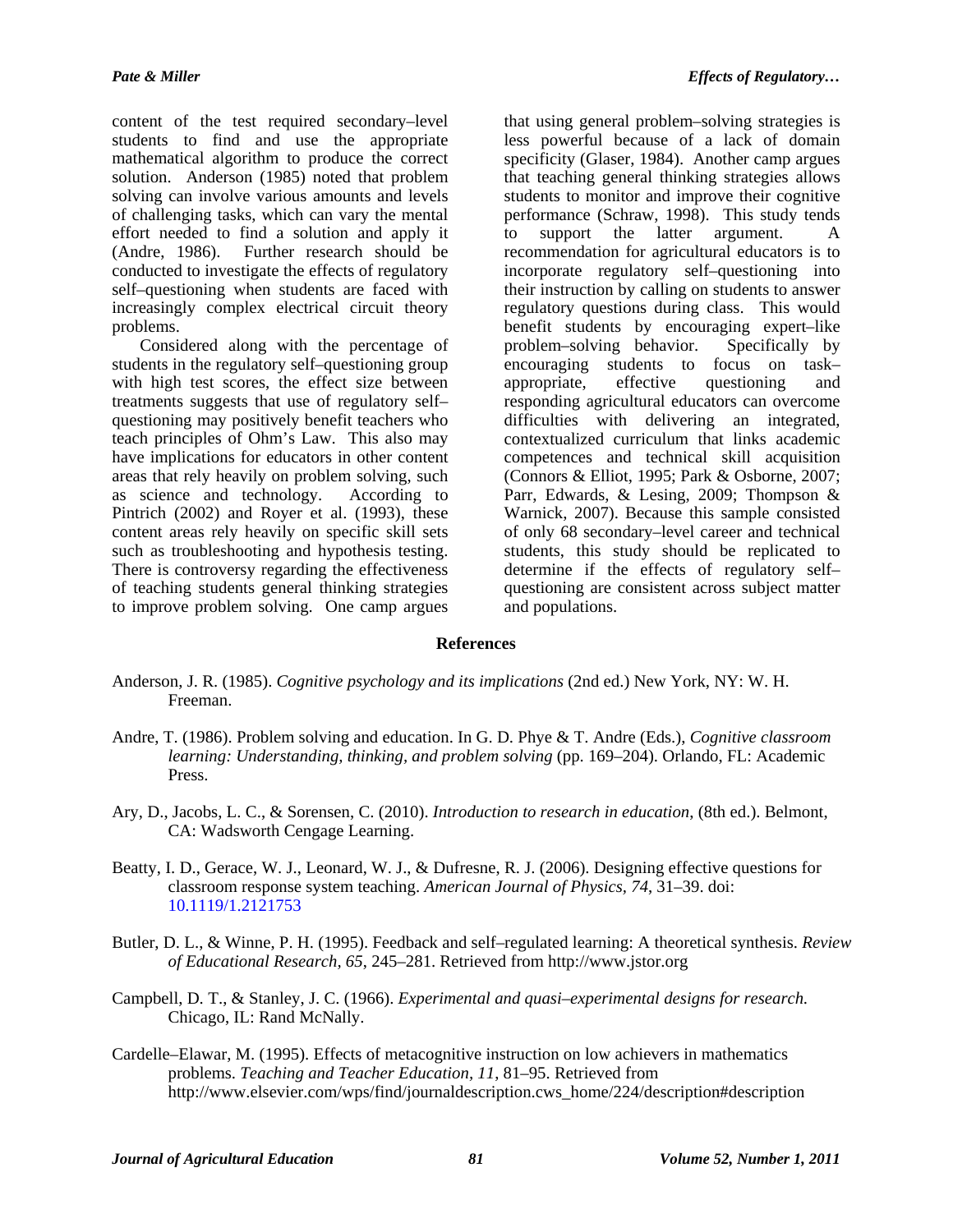- Center for Agricultural and Environmental Research and Training, Inc. (CAERT). (2002). *Agricultural mechanics and technology lesson plan library* [CD]. Danville, IL: Interstate.
- Cheng, P., & Shipstone, D. M. (2002). Supporting learning and promoting conceptual change with box and AVOW diagrams part 1: Representational design and instructional approaches. *International Journal of Science Education, 25*, 193–204. doi: [10.1080/09500690210163206](http://dx.doi.org/10.1080/09500690210163206)
- Chi, M. T. H., & Glaser, R. (1985). Problem–solving ability. In R. J. Sternberg (Ed.), *Human abilities: An information–processing approach* (pp. 227–250). New York, NY: Freeman.
- Cohen, J. (1992). A power primer. *Psychological Bulletin, 112*, 155–159. Retrieved from http://www.apa.org/pubs/journals/bul/index.aspx
- Cohen, R., Eylon, B., & Ganiel, U. (1983). Potential difference and current in simple electric circuits: A study of students' concepts. *American Journal of Physics, 51*, 407–412. Retrieved from http://scitation.aip.org/ajp/
- Connors, J., & Elliot, J. (1995). The influence of agriscience and natural resources curriculum on students' science achievement scores. *Journal of Agricultural Education, 36*(3), 57–63. doi: [10.5032/jae.1995.03057](http://dx.doi.org/10.5032/jae.1995.03057)
- Davenport, J. L., Yaron, D., Koedinger, K. R., & Klahr, D. (2008). Development of conceptual understanding and problem solving expertise in chemistry. In B. C. Love, K. McRae, & V. M. Sloutsky (Eds.), *Proceedings of the 30th Annual Conference of the Cognitive Science Society* (pp. 1699–1704). Austin, TX: Cognitive Science Society. Retrieved from http://csjarchive.cogsci.rpi.edu/Proceedings/2008/pdfs/p1699.pdf
- Dunlosky, J., & Metcalfe, J. (2009). *Metacognition.* Thousand Oaks, CA: Sage.
- Flavell, J. H. (1979). Metacognition and cognitive monitoring: A new area of cognitive–developmental inquiry. *American Psychologist, 34*, 906–911. Retrieved from http://www.apa.org/pubs/journals/amp/index.aspx
- Glaser, R. (1984). Education and thinking: The role of knowledge. *American Psychologist, 39*, 93–104. Retrieved from http://www.apa.org/pubs/journals/amp/index.aspx
- Hartman, H. J. (1998). Metacognition in teaching and learning: An introduction. *Instructional Science, 26*, 1–3. Retrieved from http://www.springerlink.com/content/0020–4277
- King, A. (1991a). Effects of training in strategic questioning on children's problem–solving performance. *Journal of Educational Psychology, 83*, 307–317. doi: [10.1037/0022–0663.83.3.307](http://dx.doi.org/10.1037/0022–0663.83.3.307)
- King, A. (1991b). Improving lecture comprehension: Effects of a metacognitive strategy. *Applied Cognitive Psychology, 5*, 331–346. doi: [10.1002/acp.2350050404](http://dx.doi.org/10.1002/acp.2350050404)
- Larkin, J., McDermott, J., Simon, D. P., & Simon, H. A. (1980a). Expert and novice performance in solving physics problems. *Science, 20*, 1335–1342. doi: [10.1126/science.208.4450.1335](http://dx.doi.org/10.1126/science.208.4450.1335)
- Larkin, J., McDermott, J., Simon, D. P., & Simon, H. A. (1980b). Models of competence in solving physics problems. *Cognitive Science, 4*, 317–345. doi: [10.1207/s15516709cog0404\\_1](http://dx.doi.org/10.1207/s15516709cog0404_1)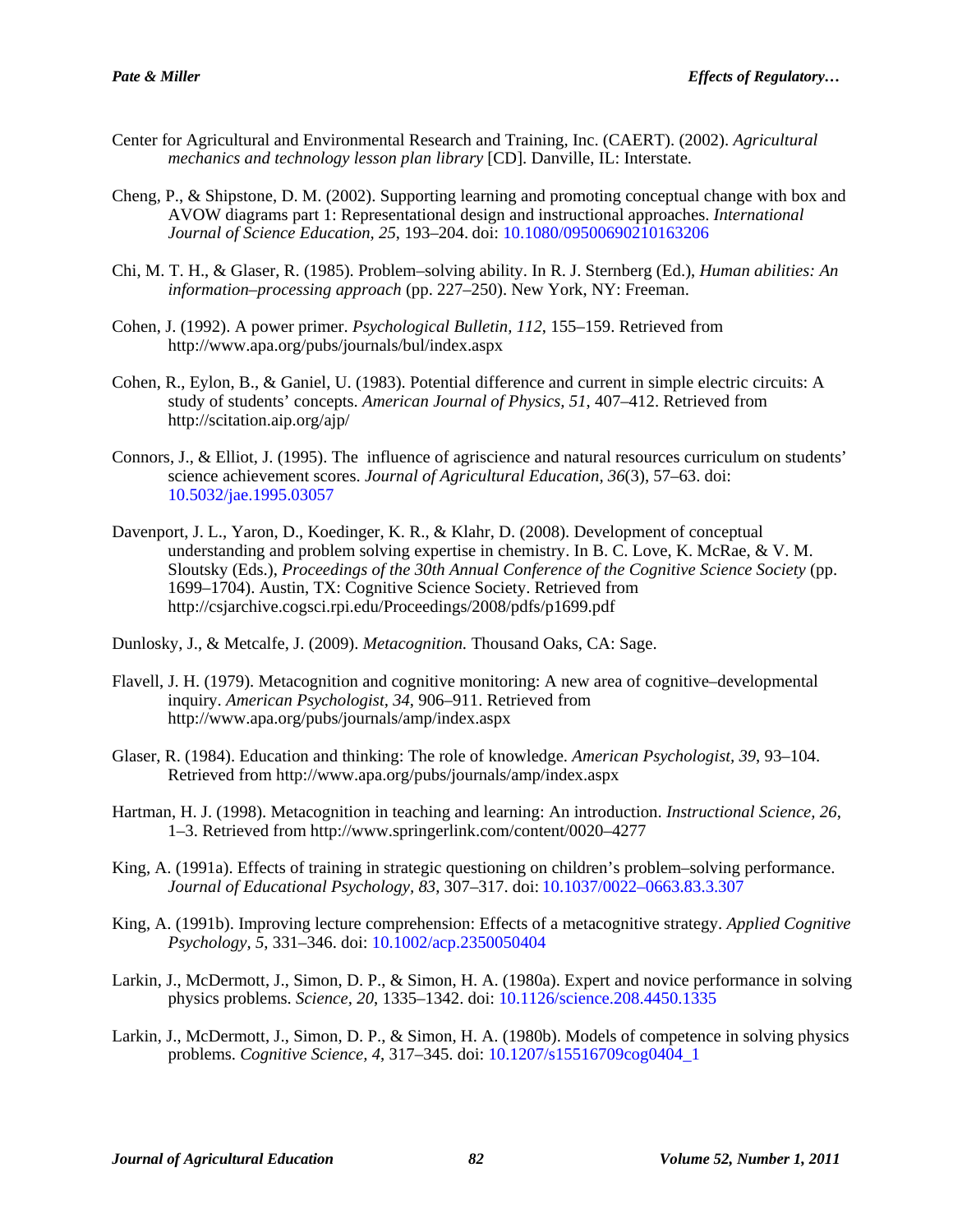- McDermott, L. C., & Shaffer, P. S. (1992). Research as a guide for curriculum development: An example from introductory electricity part I: Investigation of student understanding. *American Journal of Physics, 60*, 994–1003. Retrieved from http://scitation.aip.org/ajp/
- Mwangi, W., & Sweller, J. (1998). Learning to solve compare word problems: The effect of example format and generating self–explanations. *Cognition and Instruction, 16*, 173–199. Retrieved from http://www.informaworld.com/smpp/title~content=t775648096~db=all
- Owen, E., & Sweller, J. (1985). What do students learn while solving mathematics problems? *Journal of Educational Psychology, 77*, 272–284. doi: [10.1037/0022–0663.77.3.272](http://dx.doi.org/10.1037/0022–0663.77.3.272)
- Park, T. D., & Osborne, E. (2007). A model for the study of reading in agriscience. *Journal of Agricultural Education, 48*(1), 20–30. doi: [10.5032/jae.2007.01020](http://dx.doi.org/10.5032/jae.2007.01020)
- Parr, B., Edwards, M. C., & Leising, J. G. (2009). Selected effects of a curriculum integration intervention on the mathematics performance of secondary students enrolled in an agricultural power and technology course: An experimental study. *Journal of Agricultural Education, 50*(1), 57–69. doi: [10.5032/jae.2009.01057](http://dx.doi.org/10.5032/jae.2009.01057)
- Parr, B. A., Edwards, M. C., & Leising J. G. (2006). Effects of a math–enhanced curriculum and instructional approach on the mathematics achievement of agricultural power and technology students: An experimental study. *Journal of Agricultural Education, 47*(3), 81–93. doi: [10.5032/jae.2006.03081](http://dx.doi.org/10.5032/jae.2006.03081)
- Perkins, D. N., Simmons, R., & Tishman, S. (1990). Teaching cognitive and metacognitive strategies. *Journal of Structural Learning*, *10*, 285–303.
- Pintrich, P. R. (2002). The role of metacognitive knowledge in learning, teaching, and assessing. *Theory into Practice, 41*, 219–225. Retrieved from http://www.informaworld.com/smpp/title~content=t775653706~db=all
- Riley, M. S., Greeno, J. G., & Heller, J. L. (1983). Development of children's problem–solving ability in arithmetic. In H. P. Ginsburg (Ed.), *The development of mathematical thinking* (pp. 153–196). New York, NY: Academic Press.
- Royer, J. M., Cisero, C. A., & Carlo, M. S. (1993). Techniques and procedures for assessing cognitive skills. *Review of Educational Research, 63*, 201–243. Retrieved from http://rer.sagepub.com/archive/
- Shaffer, P. S., & McDermott, L. C. (1992). Research as a guide for curriculum development: An example from introductory electricity part II: Design of instructional strategies. *American Journal of Physics, 60*, 1003–1013. Retrieved from http://scitation.aip.org/ajp/
- Schraw, G. (1998). Promoting general metacognitive awareness. *Instructional Science, 26*, 113–125. Retrieved from http://www.springerlink.com/content/0020–4277
- Swanson, H. L. (1990). Influence of metacognitive knowledge and aptitude on problem solving. *Journal of Educational Psychology, 82*, 306–314. Retrieved from http://www.apa.org/pubs/journals/edu/index.aspx
- Sweller, J., & Cooper, G. A. (1985). The use of worked examples as a substitute for problem solving in learning algebra. *Cognition and Instruction, 2*, 59–89. Retrieved from Academic Search Premier database.